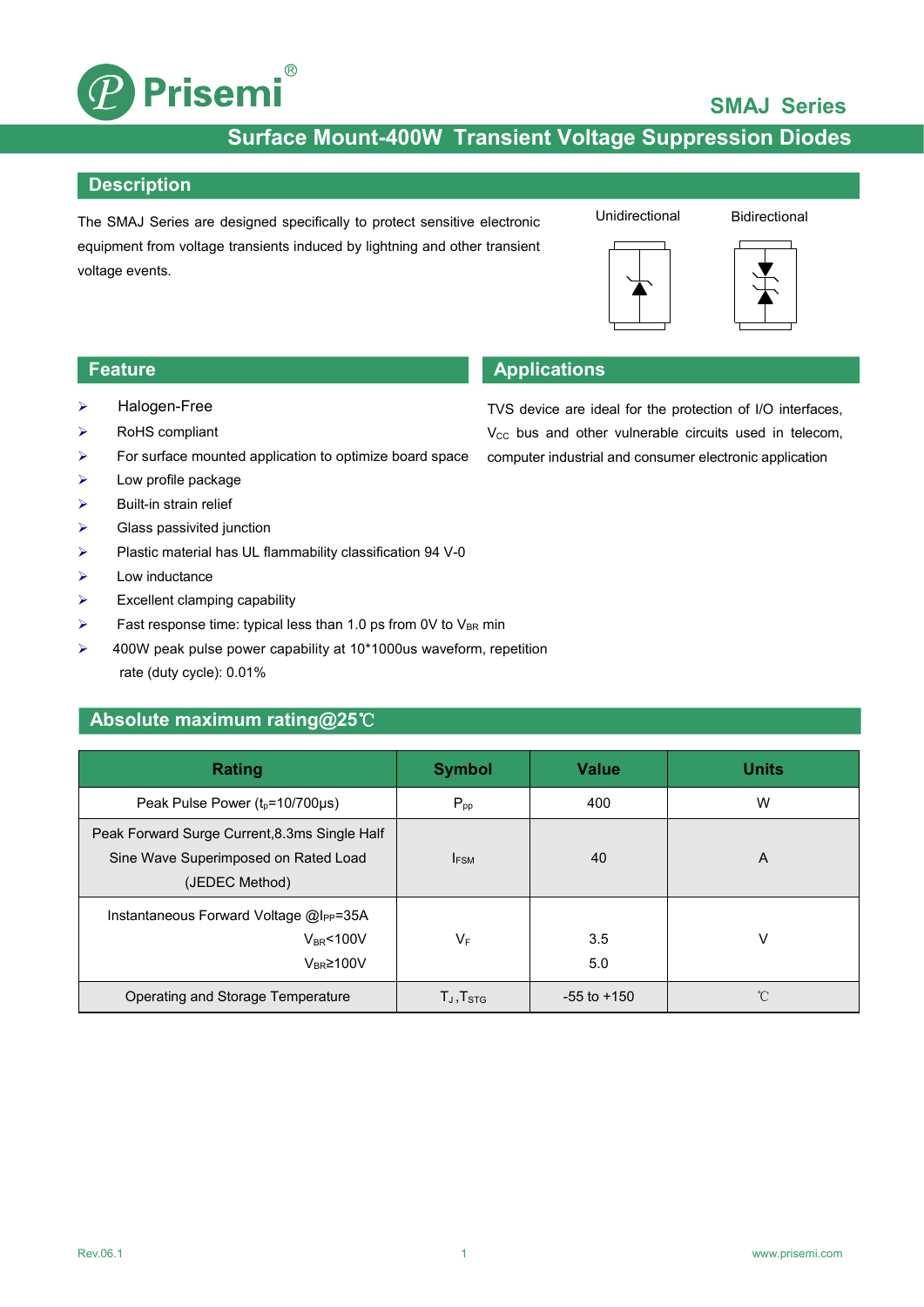# **Surface Mount-400W Transient Voltage Suppression Diodes SMAJ Series**

| Part<br>Part<br><b>Number</b><br><b>Number</b> | <b>Reverse</b><br><b>Stand off</b><br><b>Voltage</b> | <b>Breakdown Voltage</b><br>$V_{BR}@I_T$<br>(V) |            | <b>Test</b><br><b>Current</b><br>$\mathbf{I}_{\mathrm{T}}$ | <b>Maximum</b><br><b>Clamping</b><br><b>Voltage Vc</b> | <b>Maximum</b><br>Peak<br><b>Pulse</b> | <b>Maximum</b><br><b>Reverse</b><br>Leakage |                                |
|------------------------------------------------|------------------------------------------------------|-------------------------------------------------|------------|------------------------------------------------------------|--------------------------------------------------------|----------------------------------------|---------------------------------------------|--------------------------------|
| (Uni)                                          | (Bi)                                                 | $V_{R}$<br>(V)                                  | <b>MIN</b> | <b>MAX</b>                                                 | (mA)                                                   | $@$ lpp<br>(V)                         | <b>Current</b><br><b>IPP</b>                | $I_R \oslash V_R$<br>$(\mu A)$ |
| SMAJ5.0A                                       | SMAJ5.0CA                                            | $5.0\,$                                         | 6.40       | 7.00                                                       | 10                                                     | 9.2                                    | 43.5                                        | 800                            |
| SMAJ6.0A                                       | SMAJ6.0CA                                            | $6.0\,$                                         | 6.67       | 7.37                                                       | $10$                                                   | 10.3                                   | 38.8                                        | 800                            |
| SMAJ6.5A                                       | SMAJ6.5CA                                            | 6.5                                             | 7.22       | 7.98                                                       | 10                                                     | 11.2                                   | 35.7                                        | 500                            |
| SMAJ7.0A                                       | SMAJ7.0CA                                            | $7.0$                                           | 7.78       | 8.60                                                       | $10$                                                   | 12.0                                   | 33.3                                        | 200                            |
| SMAJ7.5A                                       | SMAJ7.5CA                                            | $7.5$                                           | 8.33       | 9.21                                                       | $\mathbf{1}$                                           | 12.9                                   | 31.0                                        | 100                            |
| SMAJ8.0A                                       | SMAJ8.0CA                                            | 8.0                                             | 8.89       | 9.83                                                       | $\mathbf{1}$                                           | 13.6                                   | 29.4                                        | 50                             |
| SMAJ8.5A                                       | SMAJ8.5CA                                            | 8.5                                             | 9.44       | 10.40                                                      | $\mathbf{1}$                                           | 14.4                                   | 27.8                                        | 20                             |
| SMAJ9.0A                                       | SMAJ9.0CA                                            | 9.0                                             | 10.00      | 11.10                                                      | $\mathbf{1}$                                           | 15.4                                   | 26.0                                        | 10                             |
| SMAJ10A                                        | SMAJ10CA                                             | 10.0                                            | 11.10      | 12.30                                                      | $\mathbf 1$                                            | 17.0                                   | 23.5                                        | 5                              |
| SMAJ11A                                        | SMAJ11CA                                             | 11.0                                            | 12.20      | 13.50                                                      | $\mathbf{1}$                                           | 18.2                                   | 22.0                                        | $\mathbf{1}$                   |
| SMAJ12A                                        | SMAJ12CA                                             | 12.0                                            | 13.30      | 14.70                                                      | $\mathbf 1$                                            | 19.9                                   | 20.1                                        | $\mathbf{1}$                   |
| SMAJ13A                                        | SMAJ13CA                                             | 13.0                                            | 14.40      | 15.90                                                      | $\mathbf{1}$                                           | 21.5                                   | 18.6                                        | $\mathbf{1}$                   |
| SMAJ14A                                        | SMAJ14CA                                             | 14.0                                            | 15.60      | 17.20                                                      | $\mathbf 1$                                            | 23.2                                   | 17.2                                        | $\mathbf{1}$                   |
| SMAJ15A                                        | SMAJ15CA                                             | 15.0                                            | 16.70      | 18.50                                                      | $\mathbf{1}$                                           | 24.4                                   | 16.4                                        | $\mathbf{1}$                   |
| SMAJ16A                                        | SMAJ16CA                                             | 16.0                                            | 17.80      | 19.70                                                      | $\mathbf{1}$                                           | 26.0                                   | 15.4                                        | $\mathbf{1}$                   |
| SMAJ17A                                        | SMAJ17CA                                             | 17.0                                            | 18.90      | 20.90                                                      | $\mathbf{1}$                                           | 27.6                                   | 14.5                                        | $\mathbf{1}$                   |
| SMAJ18A                                        | SMAJ18CA                                             | 18.0                                            | 20.00      | 22.10                                                      | $\mathbf{1}$                                           | 29.2                                   | 13.7                                        | $\mathbf{1}$                   |
| SMAJ20A                                        | SMAJ20CA                                             | 20.0                                            | 22.20      | 24.50                                                      | $\mathbf{1}$                                           | 32.4                                   | 12.3                                        | $\mathbf{1}$                   |
| SMAJ22A                                        | SMAJ22CA                                             | 22.0                                            | 24.40      | 26.90                                                      | $\mathbf{1}$                                           | 35.5                                   | 11.3                                        | $\mathbf{1}$                   |
| SMAJ24A                                        | SMAJ24CA                                             | 24.0                                            | 26.70      | 29.50                                                      | $\mathbf{1}$                                           | 38.9                                   | 10.3                                        | $\mathbf{1}$                   |
| SMAJ26A                                        | SMAJ26CA                                             | 26.0                                            | 28.90      | 31.90                                                      | $\mathbf{1}$                                           | 42.1                                   | 9.5                                         | $\mathbf{1}$                   |
| SMAJ28A                                        | SMAJ28CA                                             | 28.0                                            | 31.10      | 34.40                                                      | $\mathbf{1}$                                           | 45.4                                   | 8.8                                         | $\mathbf{1}$                   |
| SMAJ30A                                        | SMAJ30CA                                             | 30.0                                            | 33.30      | 36.80                                                      | $\mathbf{1}$                                           | 48.4                                   | 8.3                                         | $\mathbf 1$                    |
| SMAJ33A                                        | SMAJ33CA                                             | 33.0                                            | 36.70      | 40.60                                                      | $\mathbf{1}$                                           | 53.3                                   | 7.5                                         | $\mathbf{1}$                   |
| SMAJ36A                                        | SMAJ36CA                                             | 36.0                                            | 40.00      | 44.20                                                      | $\mathbf{1}$                                           | 48.1                                   | 6.9                                         | $\mathbf{1}$                   |
| SMAJ40A                                        | SMAJ40CA                                             | 40.0                                            | 44.40      | 49.10                                                      | $\mathbf{1}$                                           | 64.5                                   | 6.2                                         | $\mathbf{1}$                   |
| SMAJ43A                                        | SMAJ43CA                                             | 43.0                                            | 47.80      | 52.80                                                      | $\mathbf{1}$                                           | 69.40                                  | 5.8                                         | $\mathbf{1}$                   |
| SMAJ45A                                        | SMAJ45CA                                             | 45.0                                            | 50.00      | 55.30                                                      | $\mathbf{1}$                                           | 72.7                                   | 5.5                                         | $\mathbf{1}$                   |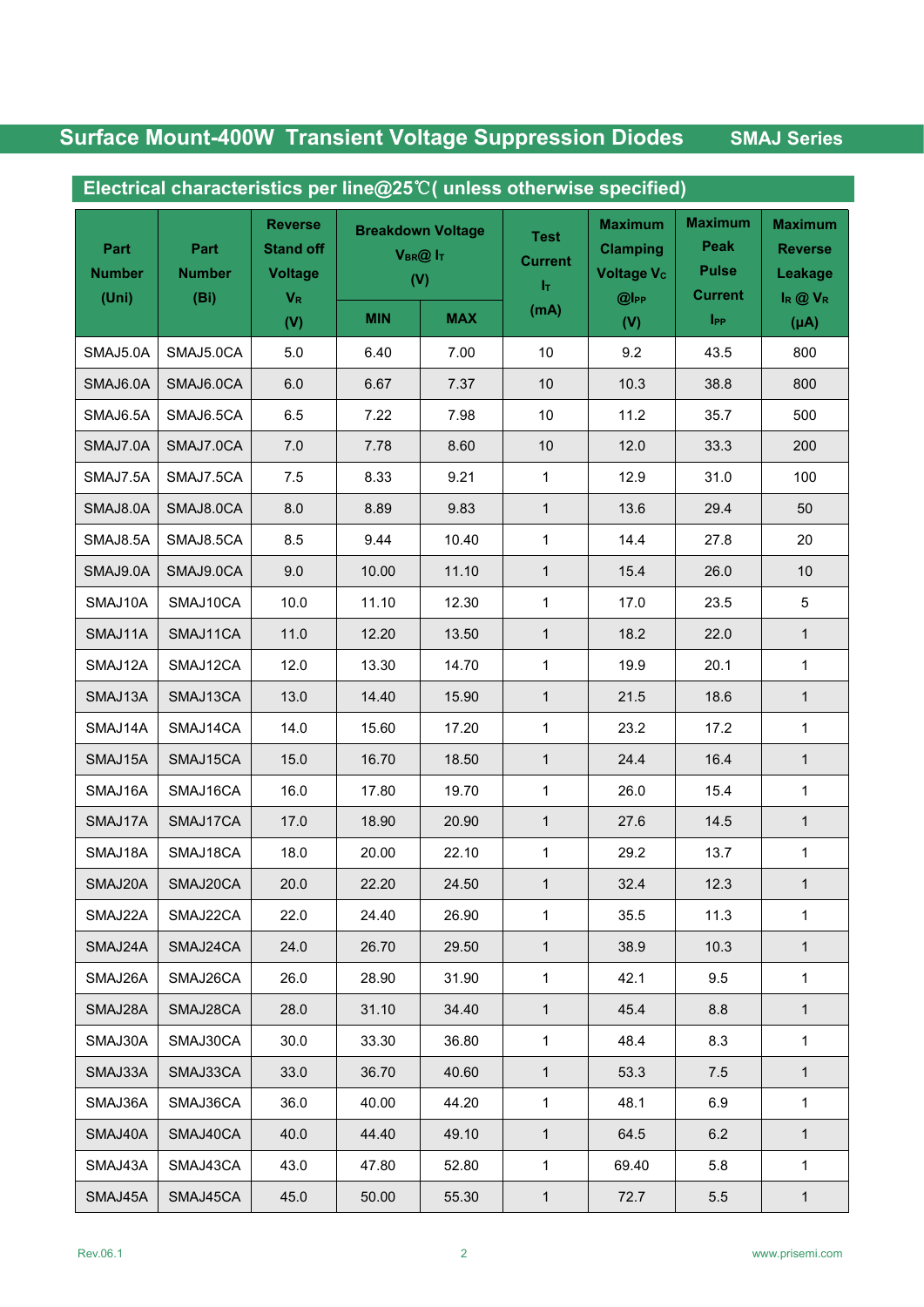## **Surface Mount-400W Transient Voltage Suppression Diodes SMAJ Series**

| Part<br>Part<br><b>Number</b><br><b>Number</b><br>(Uni)<br>(Bi) |           | <b>Reverse</b><br><b>Stand off</b><br><b>Voltage</b><br>$V_{R}$ | <b>Breakdown Voltage</b><br>$V_{BR}@ _{T}$<br>(V) |            | <b>Test</b><br><b>Current</b><br>$\mathbf{I}_{\mathrm{T}}$ | <b>Maximum</b><br><b>Clamping</b><br><b>Voltage Vc</b><br>$@$ IPP | <b>Maximum</b><br>Peak<br><b>Pulse</b><br><b>Current</b> | <b>Maximum</b><br><b>Reverse</b><br>Leakage<br>$I_R @ V_R$ |
|-----------------------------------------------------------------|-----------|-----------------------------------------------------------------|---------------------------------------------------|------------|------------------------------------------------------------|-------------------------------------------------------------------|----------------------------------------------------------|------------------------------------------------------------|
|                                                                 |           | (V)                                                             | <b>MIN</b>                                        | <b>MAX</b> | (mA)                                                       | (V)                                                               | I <sub>PP</sub>                                          | $(\mu A)$                                                  |
| SMAJ48A                                                         | SMAJ48CA  | 48.0                                                            | 53.30                                             | 58.90      | $\mathbf{1}$                                               | 77.4                                                              | 5.2                                                      | $\mathbf 1$                                                |
| SMAJ51A                                                         | SMAJ51CA  | 51.0                                                            | 56.70                                             | 62.70      | $\mathbf{1}$                                               | 82.4                                                              | 4.9                                                      | $\mathbf{1}$                                               |
| SMAJ54A                                                         | SMAJ54CA  | 54.0                                                            | 60.00                                             | 66.30      | $\mathbf{1}$                                               | 87.1                                                              | 4.6                                                      | $\mathbf{1}$                                               |
| SMAJ58A                                                         | SMAJ58CA  | 58.0                                                            | 64.40                                             | 71.20      | $\mathbf{1}$                                               | 93.6                                                              | 4.3                                                      | $\mathbf{1}$                                               |
| SMAJ60A                                                         | SMAJ60CA  | 60.0                                                            | 66.70                                             | 73.70      | $\mathbf{1}$                                               | 96.8                                                              | 4.1                                                      | $\mathbf{1}$                                               |
| SMAJ64A                                                         | SMAJ64CA  | 64.0                                                            | 71.10                                             | 78.60      | $\mathbf{1}$                                               | 103.0                                                             | 3.9                                                      | $\mathbf{1}$                                               |
| SMAJ70A                                                         | SMAJ70CA  | 70.0                                                            | 77.80                                             | 86.00      | $\mathbf{1}$                                               | 113.0                                                             | $3.5\,$                                                  | 1                                                          |
| SMAJ75A                                                         | SMAJ75CA  | 75.0                                                            | 83.30                                             | 92.10      | $\mathbf{1}$                                               | 121.0                                                             | 3.3                                                      | $\mathbf{1}$                                               |
| SMAJ78A                                                         | SMAJ78CA  | 78.0                                                            | 86.70                                             | 95.80      | $\mathbf{1}$                                               | 126.0                                                             | 3.2                                                      | $\mathbf{1}$                                               |
| SMAJ85A                                                         | SMAJ85CA  | 85.0                                                            | 94.40                                             | 104.00     | $\mathbf{1}$                                               | 137.0                                                             | 2.9                                                      | $\mathbf{1}$                                               |
| SMAJ90A                                                         | SMAJ90CA  | 90.0                                                            | 100.00                                            | 111.00     | $\mathbf{1}$                                               | 146.0                                                             | 2.7                                                      | $\mathbf{1}$                                               |
| SMAJ100A                                                        | SMAJ100CA | 100.0                                                           | 111.00                                            | 123.00     | $\mathbf{1}$                                               | 162.0                                                             | 2.5                                                      | $\mathbf{1}$                                               |
| SMAJ110A                                                        | SMAJ110CA | 110.0                                                           | 122.00                                            | 135.00     | 1                                                          | 177.0                                                             | 2.3                                                      | $\mathbf{1}$                                               |
| SMAJ120A                                                        | SMAJ120CA | 120.0                                                           | 133.00                                            | 147.00     | $\mathbf{1}$                                               | 193.0                                                             | 2.1                                                      | $\mathbf{1}$                                               |
| SMAJ130A                                                        | SMAJ130CA | 130.0                                                           | 144.00                                            | 159.00     | $\mathbf{1}$                                               | 209.0                                                             | 1.9                                                      | $\mathbf 1$                                                |
| SMAJ150A                                                        | SMAJ150CA | 150.0                                                           | 167.00                                            | 185.00     | $\mathbf{1}$                                               | 243.0                                                             | 1.6                                                      | $\mathbf{1}$                                               |
| SMAJ160A                                                        | SMAJ160CA | 160.0                                                           | 178.00                                            | 197.00     | $\mathbf{1}$                                               | 259.0                                                             | $1.5$                                                    | 1                                                          |
| SMAJ170A                                                        | SMAJ170CA | 170.0                                                           | 189.00                                            | 209.00     | $\mathbf{1}$                                               | 275.0                                                             | 1.5                                                      | $\mathbf{1}$                                               |
| SMAJ180A                                                        | SMAJ180CA | 180.0                                                           | 201.00                                            | 222.00     | $\mathbf{1}$                                               | 292.0                                                             | 1.4                                                      | $\mathbf 1$                                                |
| SMAJ200A                                                        | SMAJ200CA | 200.0                                                           | 224.00                                            | 247.00     | $\mathbf{1}$                                               | 324.0                                                             | 1.2                                                      | $\mathbf{1}$                                               |
| SMAJ220A                                                        | SMAJ220A  | 220.0                                                           | 246.00                                            | 272.00     | $\mathbf{1}$                                               | 356.0                                                             | 1.1                                                      | 1                                                          |
| SMAJ250A                                                        | SMAJ250CA | 250.0                                                           | 279.00                                            | 309.00     | $\mathbf{1}$                                               | 405.0                                                             | $1.0$                                                    | $\mathbf{1}$                                               |
| SMAJ300A                                                        | SMAJ300CA | 300.0                                                           | 335.00                                            | 371.00     | $\mathbf{1}$                                               | 486.0                                                             | 0.8                                                      | $\mathbf{1}$                                               |
| SMAJ350A                                                        | SMAJ350CA | 350.0                                                           | 391.00                                            | 432.00     | $\mathbf{1}$                                               | 567.0                                                             | 0.7                                                      | $\mathbf{1}$                                               |
| SMAJ400A                                                        | SMAJ400CA | 400.0                                                           | 447.00                                            | 494.00     | $\mathbf{1}$                                               | 648.0                                                             | 0.6                                                      | $\mathbf 1$                                                |
| SMAJ440A                                                        | SMAJ440CA | 440.0                                                           | 492.00                                            | 543.00     | $\mathbf{1}$                                               | 713.0                                                             | 0.6                                                      | $\mathbf{1}$                                               |

For bidirectional type having  $V_{RWM}$  of 10 volts and less, the  $I_R$  limit is double.

For parts without A (V<sub>BR</sub> is  $\pm$ 10% and V<sub>c</sub> is 5% higher than with A parts)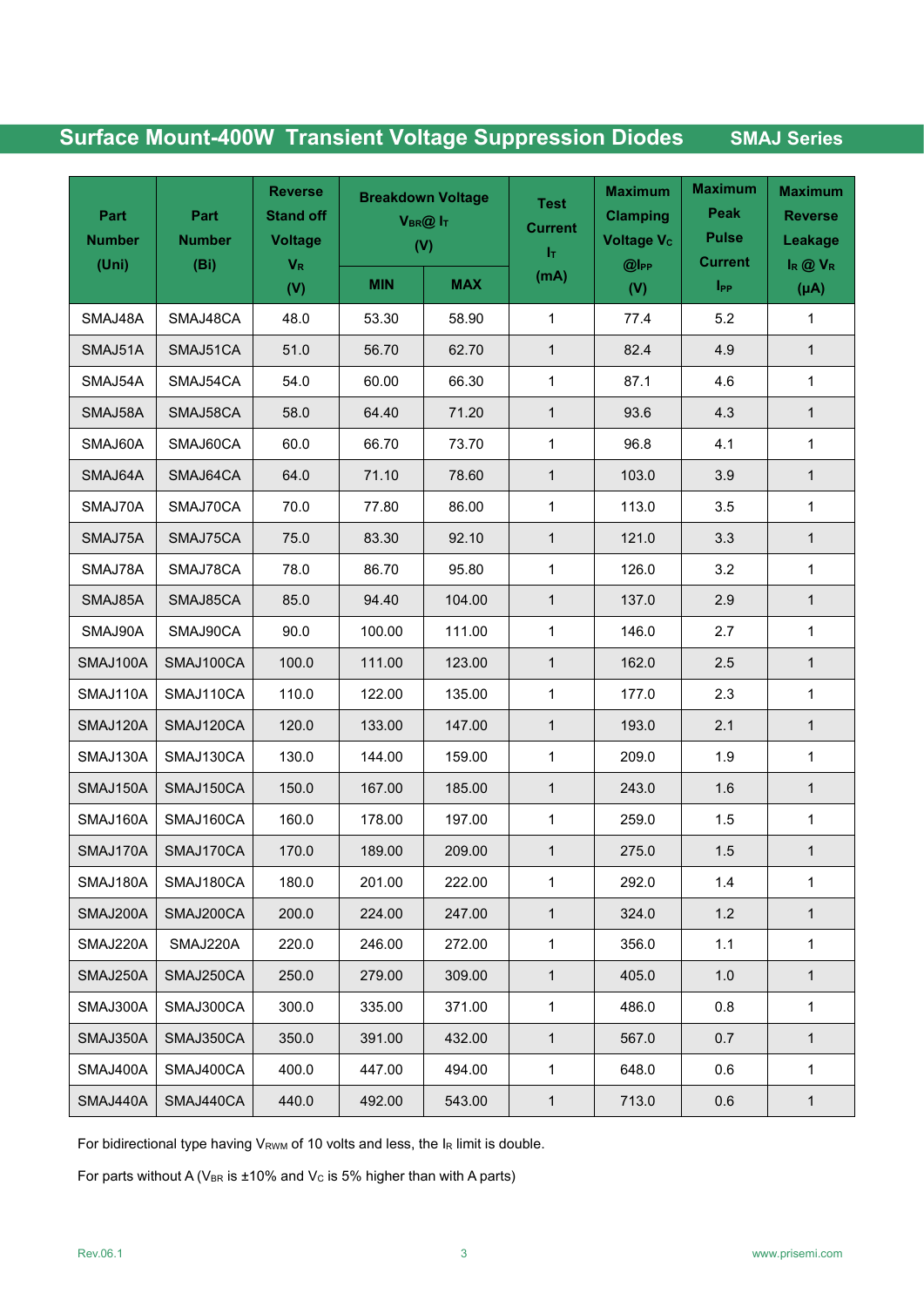## **Solder Reflow Recommendation**

Peak Temp=257℃, Ramp Rate=0.802deg. ℃/sec

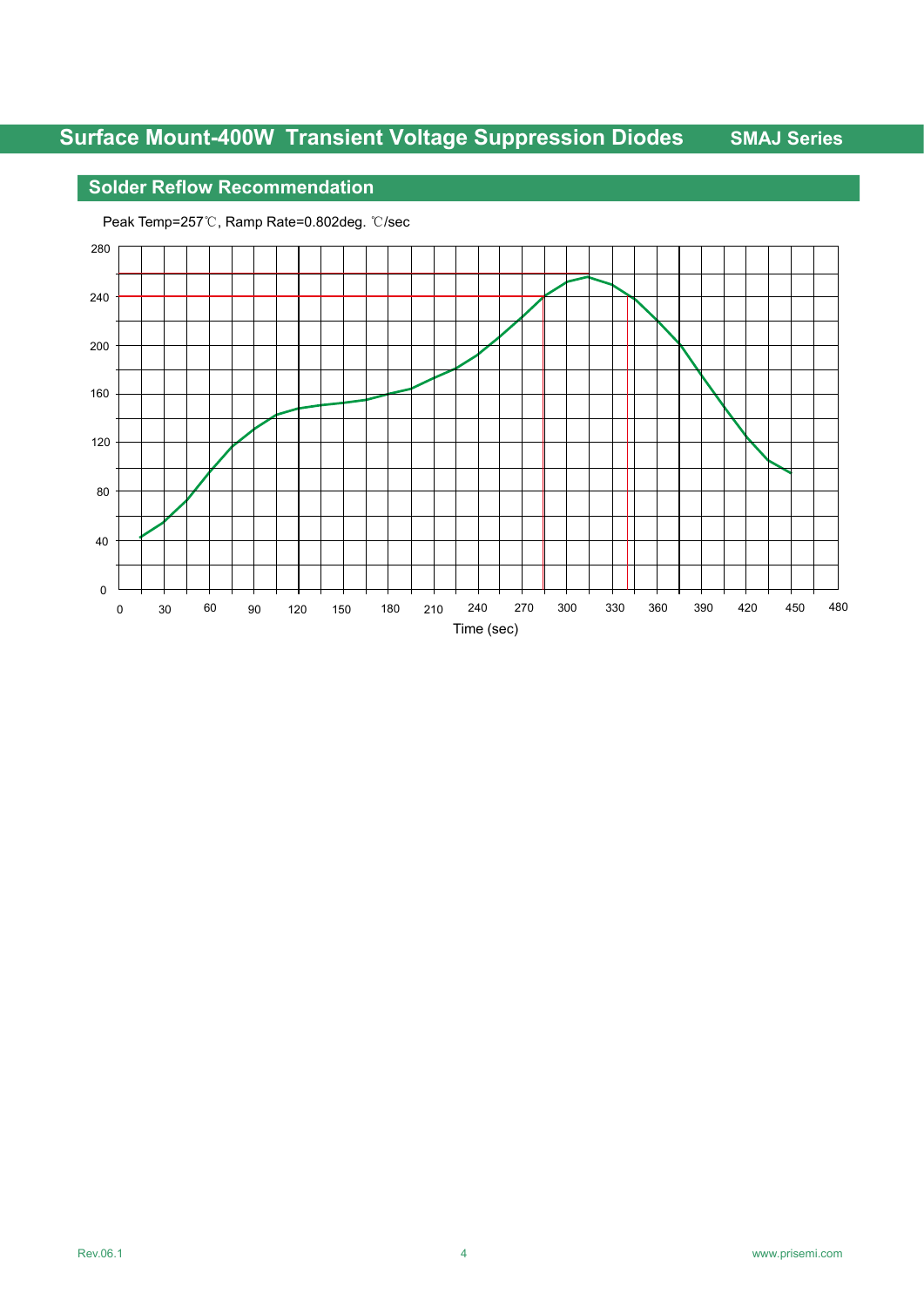## **Surface Mount-400W Transient Voltage Suppression Diodes SMAJ Series**

## **Product dimension(SMA)**







DIMENSIONS ARE : INCHES (Millimeters)

| <b>Dimension</b> | <b>Inches</b> |            | <b>Millimeters</b> |            |  |
|------------------|---------------|------------|--------------------|------------|--|
|                  | <b>MIN</b>    | <b>MAX</b> | <b>MIN</b>         | <b>MAX</b> |  |
| Α                | 0.08          | 0.11       | 2.1                | 2.7        |  |
| B                | 0.18          | 0.20       | 4.7                | 5.3        |  |
| $\mathsf C$      | 0.05          | 0.06       | 1.2                | 1.7        |  |
| D                | 0.16          | 0.18       | 4.0                | 4.5        |  |
| E                | 0.03          | 0.05       | 0.9                | 1.4        |  |
| F                | 0.06          | 0.08       | 1.7                | 2.2        |  |
| G                | 0.00          | 0.00       | 0.0                | 0.2        |  |
| H                | 0.06          | 0.09       | 1.7                | 2.3        |  |
| J                | 0.03          | 0.05       | 0.8                | 1.3        |  |
| Κ                | 0.00          | 0.01       | 0.2                | 0.3        |  |
|                  | 0.03          | 0.04       | 0.9                | 1.2        |  |

## **Ordering information**

| Device         |             |                               |
|----------------|-------------|-------------------------------|
| SMA.<br>series | Free<br>ŝМA | 2000<br>Reel<br>ane<br>$\sim$ |